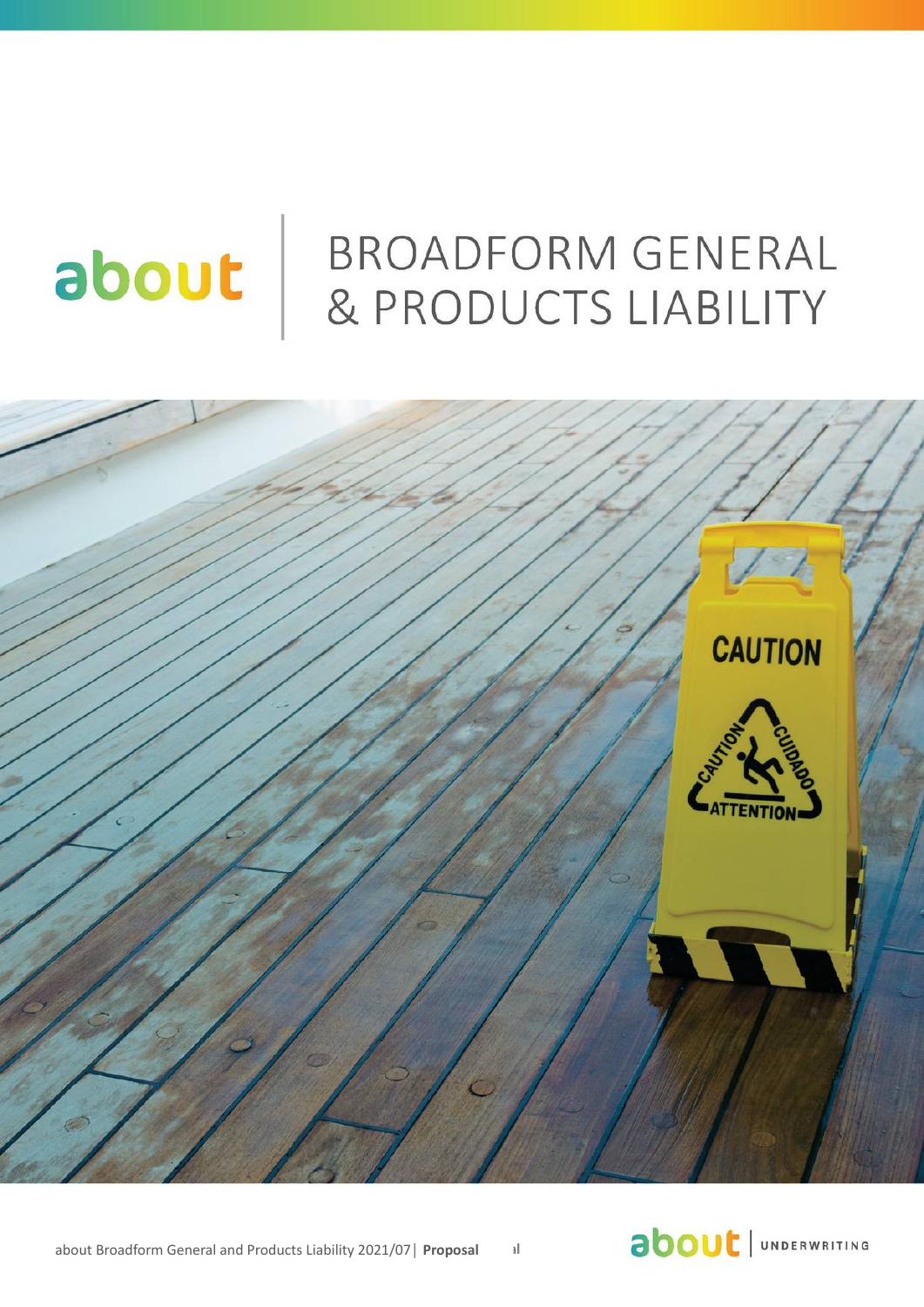

#### **IMPORTANT INFORMATION: PLEASE READ THE FOLLOWING INFORMATION BEFORE COMPLETING THIS PROPOSAL**

#### **Obtaining a Quotation**

To minimise delays in obtaining a quotation please provide complete answers to all questions in this proposal and attach relevant brochures, CVs, etc. that you believe will help us understand your business.

#### **Your Duty of Disclosure**

The requirement of full and frank disclosure of anything which may be material to the risk for which you seek cover (for example, claims, whether founded or unfounded), is of the utmost importance with this type of insurance.

Before you enter into an insurance contract, you have a duty to tell us anything that you know, or could reasonably be expected to know, that may affect our decision to insure you and on what terms.

You have this duty until we agree to insure you.

You have the same duty before you renew, extend, vary or reinstate an insurance contract.

You do not need to tell us anything that:

reduces the risk we insure you for; or is common knowledge; or we know or should know as an insurer; or we waive your duty to tell us about.

#### **Non-disclosure (if you do not tell us something)**

If you do not tell us anything you are required to, we may cancel your contract or reduce the amount we will pay you if you make a claim, or both.

If your failure to tell us is fraudulent, we may refuse to pay a claim and treat the contract as if it never existed.

#### **Defence Costs & Averaging Provision**

General Conditions within the policy provides that if your liability for any Claim is for an amount in excess of the amount of the limit of liability, then we, where applicable shall only cover the same proportion of such defence costs as the limit of liability bears to the total amount to be paid dispose of the claim (exclusive of defence costs).

#### **Claims Made and Notified Policy**

The cover provided under this policy may include insurance that operates on a 'Claims Made and Notified' basis. This means that the policy will only cover you for claims made against you and notified to us in writing during the period of insurance.

Where a 'Retroactive Date' is specified in your policy schedule, your policy only covers any claim made against you during the period of insurance that arises from any conduct, act, error or omission that occurred on or after the Retroactive Date.

Section 40(3) of the *Insurance Contracts Act 1984* (Cth) provides that where an insured gives notice in writing to the insurer of facts that might give rise to a claim against the insured as soon as reasonably practicable after the insured became aware of those facts but before the period of expiry, the insurer is not relieved of liability under the insurance contract in respect of the claim, by reason only that it was made after the expiration of the period of insurance.

The above right arises solely under Section 40(3) of the *Insurance Contracts 1984* (Cth) and not under your insurance policy.

#### **Liability assumed by you under a contract or agreement**

It is not possible for you to transfer to us the entire spectrum of legal liabilities which you may be compelled to bear under the terms of a wide variety of Indemnity and/or Hold Harmless Clauses frequently inserted into commercial business contracts by principals, lessors or other parties.

Liability assumed by you under contract or agreement is only covered to the extent described in your insurance policy.

Prior to accepting legal liability for loss, destruction, damage or injury, which would not otherwise have attached to you at law, you should contact your insurance broker to enquire whether your insurance policy covers such liability or, if not, whether it may be so extended.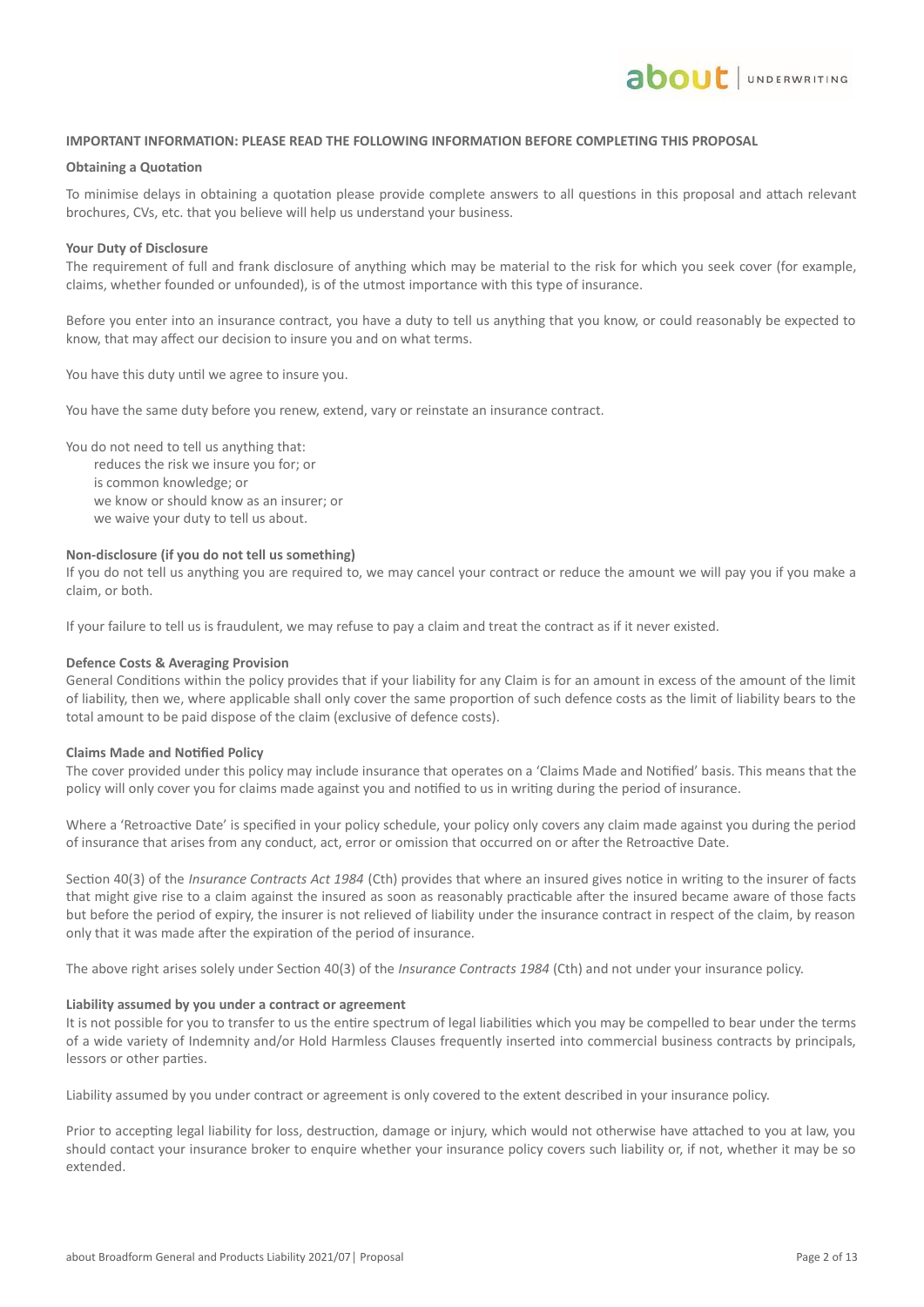#### **Subrogation Agreements**

Where another person would be liable to compensate you for any legal liability for loss, destruction, damage or injury otherwise covered by this insurance, but you have agreed with that person either before or after the loss, destruction, damage or injury occurred that you would not seek to recover any monies from that person, we will not cover you under this insurance for such legal liability for loss, destruction, damage or injury.

#### **Privacy**

About Underwriting value the privacy of your personal information and we will ensure the handling of your personal information is dealt with in accordance with the *Privacy Act 1988* (Cth) (the Act) and the relevant Australian Privacy Principals. Our full privacy policy can be accessed at **aboutunderwriting.com.au** 

When we provide insurance products and/or services, we ask you for the personal information we need to assess applications for insurance policies, to administer and manage insurance policies and to investigate and handle claims. This can include a broad range of information ranging from your name, date of birth, address and contact details to other information about your personal affairs including your profession, financial affairs including financial statements, any criminal convictions or claims.

We may need to disclose personal information that you provide us to contractors, coinsureds, insurers and underwriters (who may be located overseas), lawyers, claims adjusters and others engaged by About Underwriting to enable them to administer policies or handle claims. Regardless of the information shared, we will take all reasonable steps to ensure that the above parties protect your information in the same way that we do.

Our Privacy Policy shown in the above link contains information about how you can access the information we hold about you, ask us to correct it, or make a privacy related complaint. You can obtain a copy from our Privacy Officer by emailing to [privacy@aboutunderwriting.com.au](mailto:privacy@aboutunderwriting.com.au)

#### **Consent**

By visiting any of our websites, online quotation systems, applying for, renewing or using any of our products or services you agree to your information being collected, held, used and disclosed as set out in our Privacy Policy.

#### **Claims Conditions**

#### Reporting and Notice

Every claim made against you (the insured) shall be notified to us as soon as practicable, and in any event, prior to the expiry of the Period of Insurance or Extended Reporting Period (if applicable), and all documentation and correspondence pertaining to such claim shall be forwarded to us as soon as practicable after receipt. All notifications of claims must be sent to:

#### claims@aboutunderwriting.com.au

Attention: Claims Manager About Underwriting Pty Ltd PO Box 16106 Collins Street West, Melbourne, VIC 8007

#### Summary

You agree:

- at your expense, to give us all information that will assist us, our investigators and legal representatives, cooperate fully with us and do all things reasonably practicable to avoid or diminish any claim.
- to waive any claim for legal professional privilege to the extent only that the privilege would otherwise prevent any investigator or legal representative from disclosing information to us.
- not to admit liability, settle or incur any costs for a claim without our prior written consent.
- that we shall be entitled to have the conduct of any claim and may do so in your name.

The claims conditions are more fully described in the "claims conditions" sections of the accompanying policy.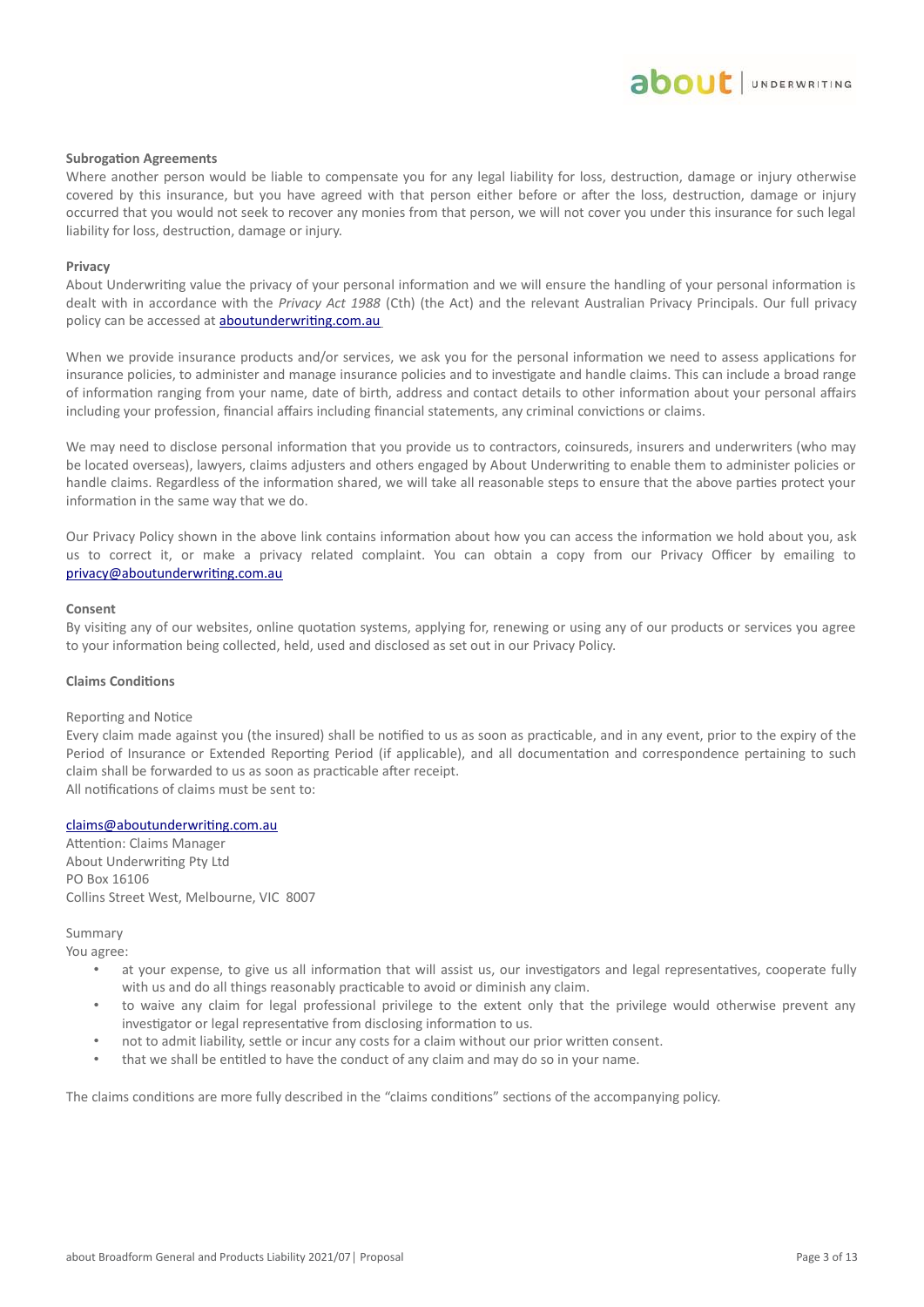

**Complaints, Disputes or Feedback**

If you wish to make a complaint or provide feedback about our products or services, or a Privacy breach, you can contact us at complaints@aboutunderwriting.com.au or privacy@aboutunderwriting.com.au Please refer to our complaints & disputes process detailed at **aboutunderwriting.com.au** 

If this does not resolve the matter or you are not satisfied with the way a complaint has been dealt with, you should contact:

Lloyd's Underwriters' General Representative in Australia Suite 1603 Level 16, 1 Macquarie Place Sydney NSW 2000 Telephone Number: (02) 8298 0700 Email: idraustralia@lloyds.com

Complaints that cannot be resolved can be escalated to an independent dispute resolution body; Australian Financial Complaints Authority (AFCA). This external dispute resolution body has the ability to make decisions of which About Underwriting are obliged to comply. Contact details are:

> Australian Financial Complaints Authority Phone: 1800 931 678 Fax: (03) 9613 6399 Email: info@afca.org.au Internet: https://www.afca.org.au GPO Box 3, Melbourne, VIC 3001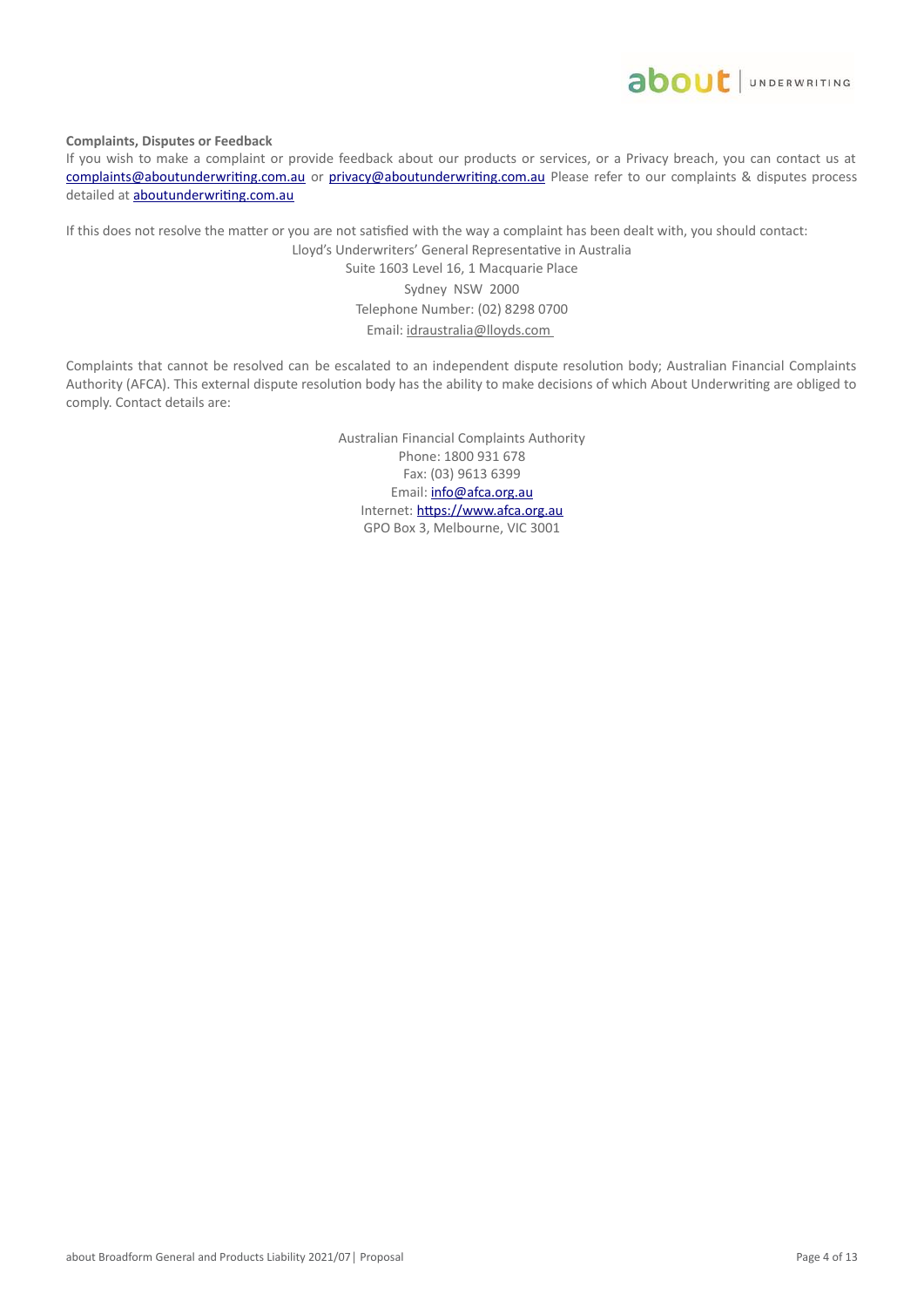

## **General and Products Liability Proposal**

This Proposal is for General and Products Liability.

"You/your" in this Proposal means the "Named Insured".

## **About you**

1. Named insured(s):

2. Trading name(s):

| 3. ABN:                        | Are you registered for GST?<br>$\Box$ Yes $\Box$ No |
|--------------------------------|-----------------------------------------------------|
| 4. Web address(es):            |                                                     |
| 5. Principal business address: |                                                     |
| 6. Other business locations:   |                                                     |

7. Are the above premises owned by you or are they leased?

## **About the business**

8. Please provide a detailed description of the Business:

Please attach any relevant brochures or other documentation.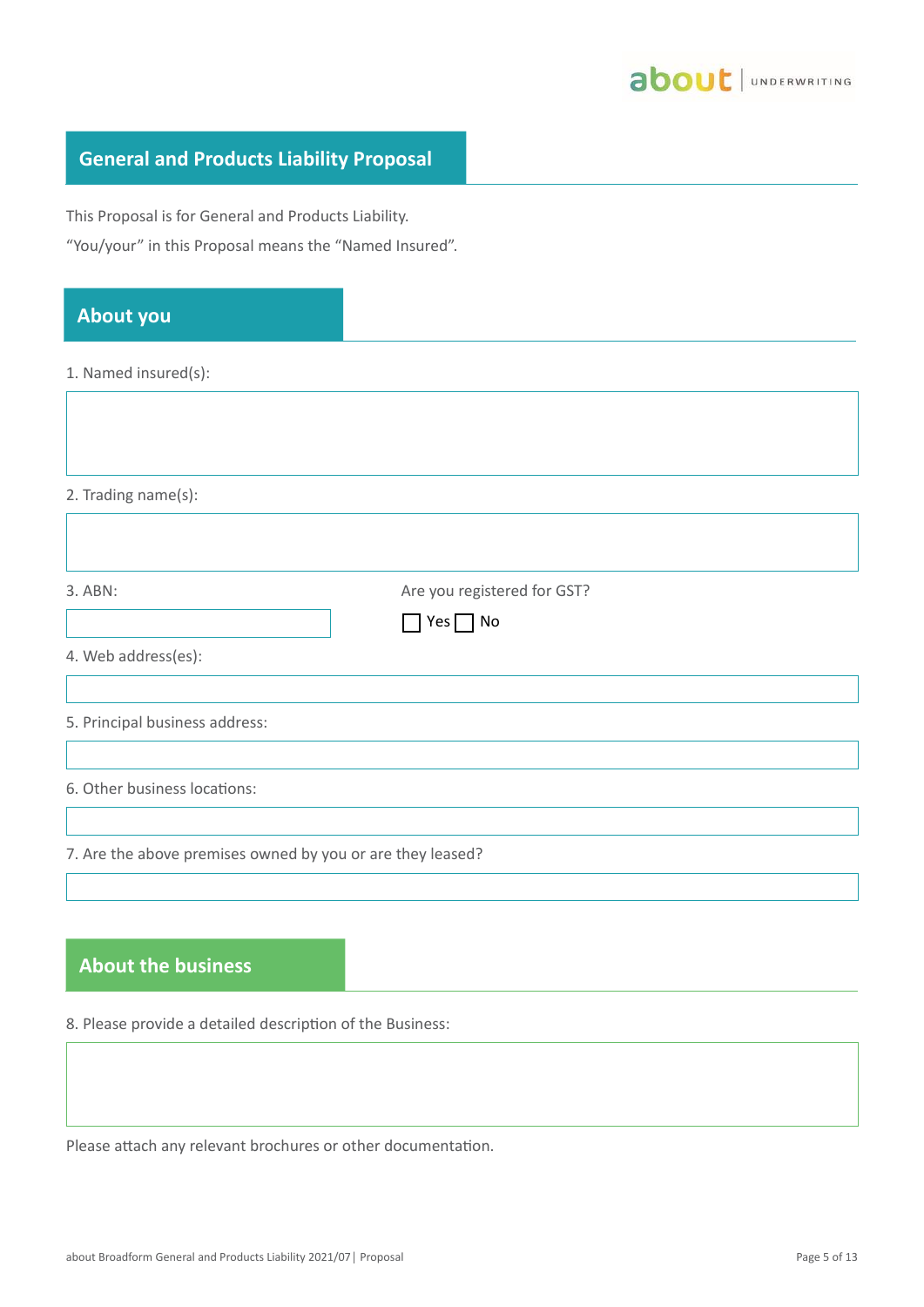

9. Business commencement date:

10. Principals, Partners or Directors details:

| Name of Principals, Partners or Age<br><b>Directors</b> | <b>Qualifications</b> | <b>Date Qualified</b><br>(DD/MM/YYYY) |                         | <b>Years Practising as</b><br>Principal |
|---------------------------------------------------------|-----------------------|---------------------------------------|-------------------------|-----------------------------------------|
|                                                         |                       |                                       | <b>This</b><br>Practice | <b>Previous</b><br>Practice             |
|                                                         |                       |                                       |                         |                                         |
|                                                         |                       |                                       |                         |                                         |
|                                                         |                       |                                       |                         |                                         |
|                                                         |                       |                                       |                         |                                         |

| 11. | a) Employees                        | <b>Number of Staff</b> |
|-----|-------------------------------------|------------------------|
|     | Principals/Partners/Directors       |                        |
|     | <b>Qualified Employees</b>          |                        |
|     | Other Professional Staff            |                        |
|     | Administrative/Clerical             |                        |
|     | <b>Total</b>                        |                        |
|     | b) Total Payroll                    | \$                     |
|     | Payments to Consultants/Contractors | \$                     |
|     | Payments to Labour Hire Workers     | \$                     |

12. Turnover:

13. Wages:

Past financial year: Current financial year: Next financial year:

 $\bullet$   $\bullet$   $\bullet$   $\bullet$   $\bullet$   $\bullet$ 

## Past financial year: Current financial year: Next financial year:

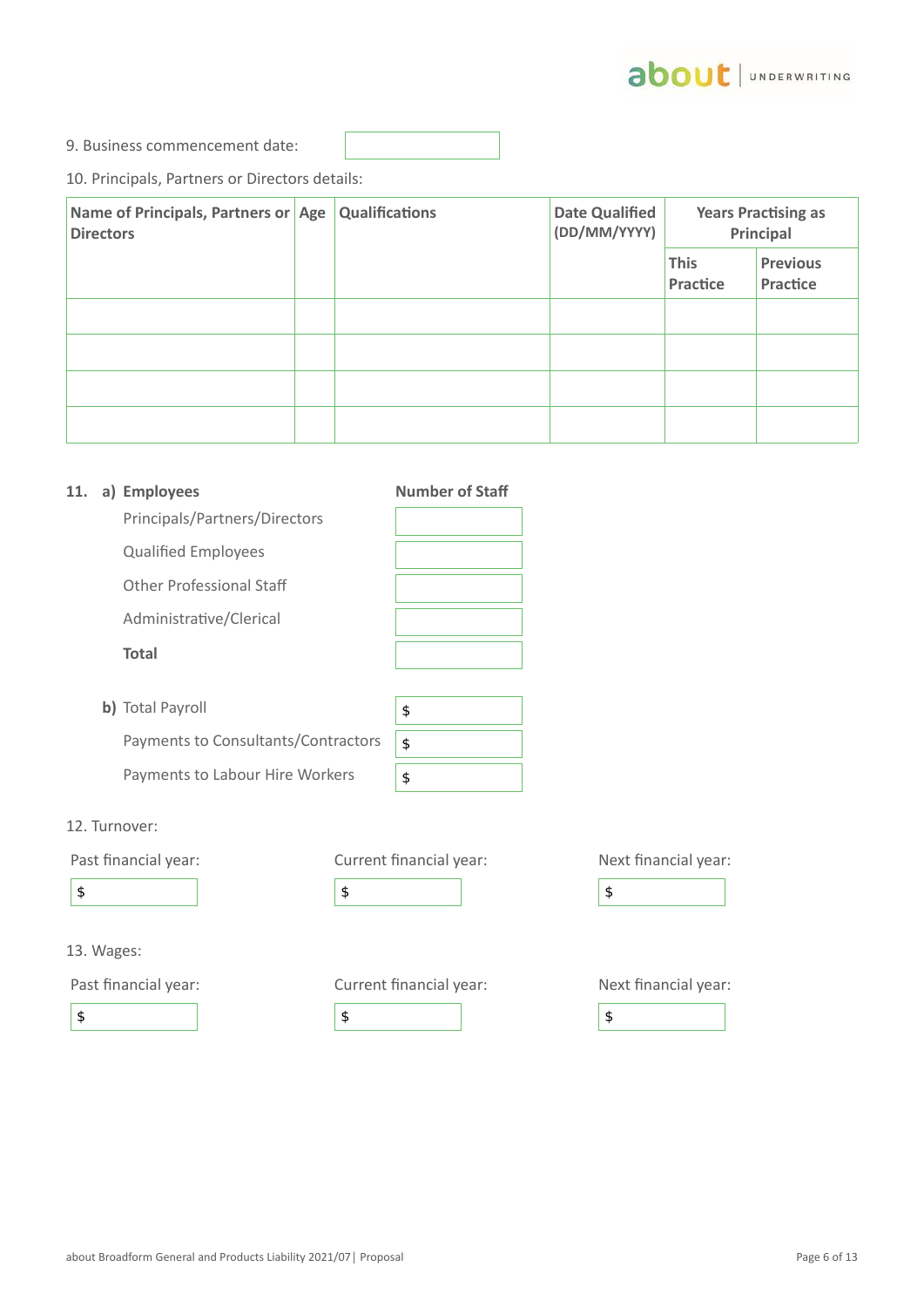

14. Please state the percentage of turnover derived from each of your declared business activities in the past financial year:

| <b>Activities</b>                                                         | Percentage of turnover |     |    |
|---------------------------------------------------------------------------|------------------------|-----|----|
|                                                                           |                        |     |    |
|                                                                           |                        |     |    |
|                                                                           |                        |     |    |
|                                                                           |                        |     |    |
|                                                                           |                        |     |    |
|                                                                           |                        |     |    |
|                                                                           |                        |     |    |
| <b>Total</b>                                                              | 100%                   |     |    |
|                                                                           |                        |     |    |
| 15. Do you expect these percentages to change in the next financial year? |                        | Yes | No |
| If Yes, please provide details:                                           |                        |     |    |
|                                                                           |                        |     |    |

16. Please state the percentage of turnover earned in the past financial year for the following categories:

| <b>Areas of Work:</b><br>Aerial Installation                            | <b>Percentage Turnover Breakdown</b> |
|-------------------------------------------------------------------------|--------------------------------------|
| Airside                                                                 |                                      |
| Asbestos                                                                |                                      |
| Bridges and tunnels in excess of 8 metres                               |                                      |
| Contaminated site clean-up                                              |                                      |
| Cranes                                                                  |                                      |
| Dams (other than tailings dams)                                         |                                      |
| Demolition                                                              |                                      |
| Explosives                                                              |                                      |
| Foundations and underpinning (excluding investigations for foundations) |                                      |
| Harbours and jetties                                                    |                                      |
| Hazardous chemical substances                                           |                                      |
| Heat work - away                                                        |                                      |
| Heating, ventilation, air conditioning, hydraulics and plumbing         |                                      |
| High rise buildings (over 3 floors)                                     |                                      |
| Marine surveys                                                          |                                      |
| Mechanical plant and bulk handling equipment including silos            | cont                                 |
|                                                                         |                                      |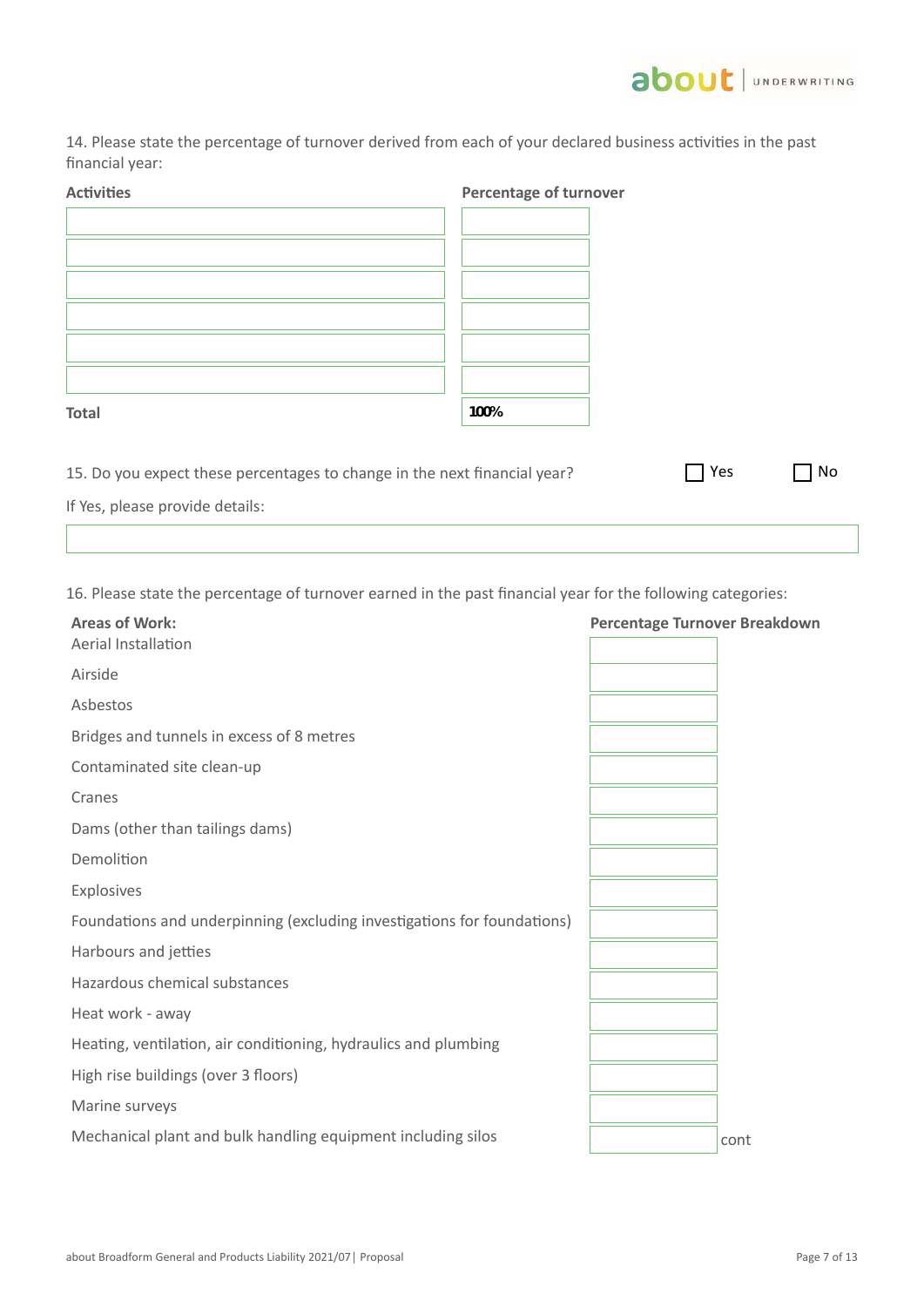# about | UNDERWRITING

| <b>Mines</b>                                                                 |      |
|------------------------------------------------------------------------------|------|
| Noise pollution and/or acoustic monitoring                                   |      |
| Nuclear energy projects                                                      |      |
| Offshore work                                                                |      |
| Oil and gas pipelines                                                        |      |
| On-hired labour                                                              |      |
| Petrochemicals, refineries, fertilisers, ammonia urea plants                 |      |
| Plant hire                                                                   |      |
| Plumbing                                                                     |      |
| Ports, wharves, piers, jetties, harbours, docks and marinas                  |      |
| Power lines                                                                  |      |
| Rail/railway related                                                         |      |
| Scaffolding                                                                  |      |
| Sewerage or water systems                                                    |      |
| Soil testing and foundation investigations (including control of earthworks) |      |
| Structures at fairs, shows and exhibitions                                   |      |
| Tailings Storage Facilities / Tailings Dams                                  |      |
| Underground storage facilities                                               |      |
| Underground work                                                             |      |
| Vegetation management for power lines                                        |      |
| Waste disposal, treatment or management                                      |      |
| Other - please specify:                                                      |      |
| <b>Total</b>                                                                 | 100% |

17. Please provide a percentage split of the states in which you generate your turnover:

| ACT:                                                                                                                                                                                        |  | NSW: |  | NT:                                                                   |  | QLD:    |  | SA:    |      |
|---------------------------------------------------------------------------------------------------------------------------------------------------------------------------------------------|--|------|--|-----------------------------------------------------------------------|--|---------|--|--------|------|
| TAS:                                                                                                                                                                                        |  | VIC: |  | WA:                                                                   |  | $O/S$ : |  | Total: | 100% |
|                                                                                                                                                                                             |  |      |  | 18. Do you conduct business overseas? If Yes, please provide details: |  |         |  | Yes    | No   |
|                                                                                                                                                                                             |  |      |  |                                                                       |  |         |  |        |      |
| 19. Has the name of your business ever changed or have you ever operated your business under a different<br>  Yes<br>No<br>corporate entity? If Yes, please provide additional information: |  |      |  |                                                                       |  |         |  |        |      |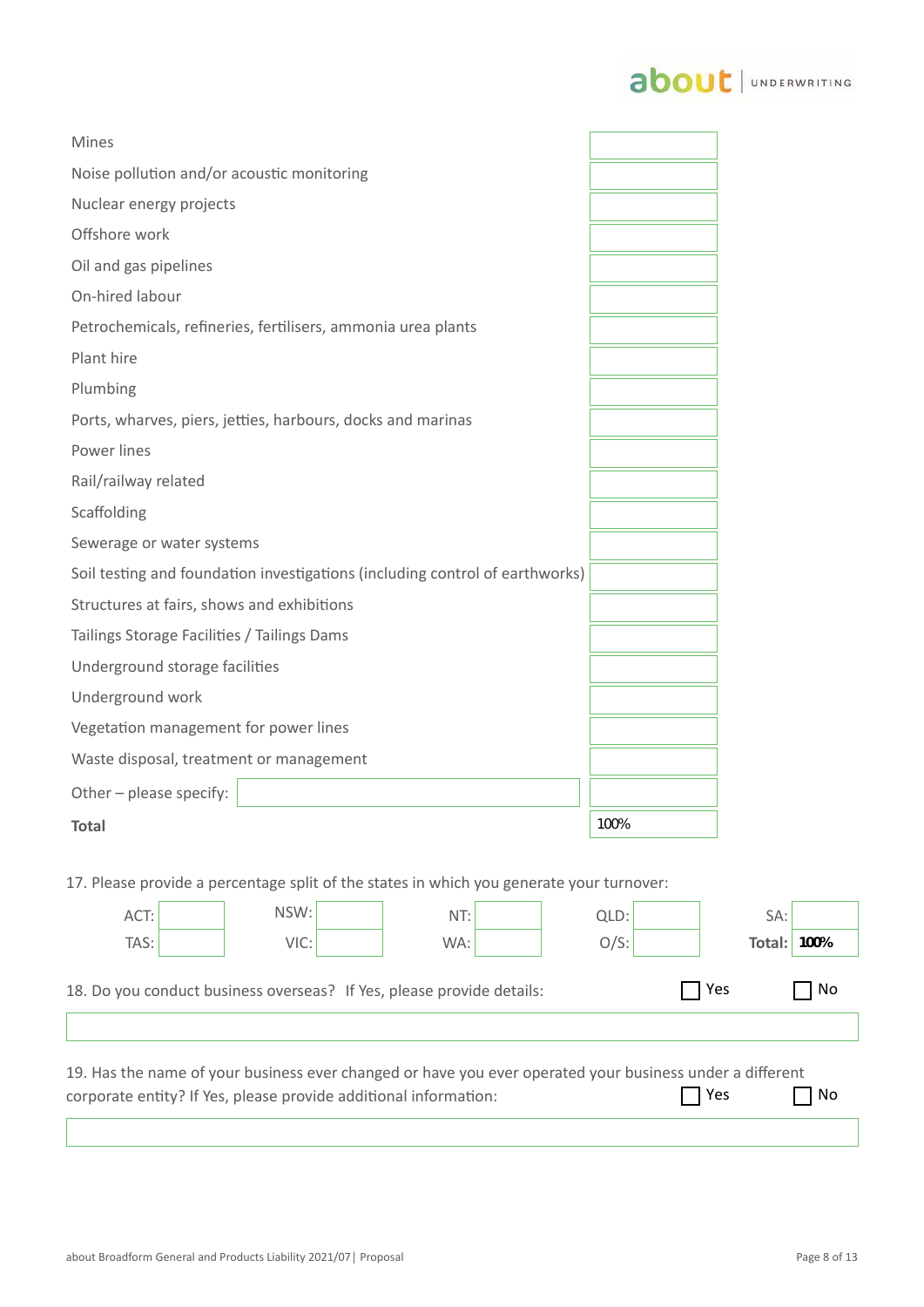

| 20. Has your business amalgamated, merged or acquired any other business or practice?   Yes<br>If Yes, please provide additional information:                                                                  |                              | No |
|----------------------------------------------------------------------------------------------------------------------------------------------------------------------------------------------------------------|------------------------------|----|
| 21. Do you perform any hands-on / manual type work?                                                                                                                                                            | Yes                          | Νo |
| (a) If Yes, what percentage of hands-on / manual type work is undertaken:                                                                                                                                      | %                            |    |
| (b) Description of hands-on / manual type work undertaken:                                                                                                                                                     |                              |    |
| 22. Do you engage in construction, manufacture, installation, erection or assembly?<br>If Yes, please provide details:                                                                                         | Yes                          | No |
|                                                                                                                                                                                                                |                              |    |
| 23. Is any work performed on any escalator or lifting machinery including passenger / goods lifts, forklifts,<br>escalators, hoists and cranes?                                                                | Yes                          | No |
| 24. Is any work performed away from your premises?                                                                                                                                                             | Yes                          | No |
| If Yes, please provide percentage details:                                                                                                                                                                     | $\%$                         |    |
| 25. Is any welding or hotwork undertaken?                                                                                                                                                                      | $\overline{\phantom{a}}$ Yes | No |
| If Yes, please advise if you follow the applicable Australian Standard AS 1674.1 - 1997 Safety in welding and allied<br>processes Part 1?                                                                      | Yes                          | No |
| 26. Do you own or hire any unregistered vehicle or mobile plant and equipment?<br>If Yes, please provide details:                                                                                              | Yes                          | Νo |
|                                                                                                                                                                                                                |                              |    |
| 27. Do you service, repair, work on or supply parts for motor vehicles, watercraft, aircraft, hovercraft, power<br>stations, chemical plants, petrochemical plants, pharmaceuticals, mining or drilling sites? |                              |    |
| If Yes, please provide details:                                                                                                                                                                                | Yes                          | Νo |
|                                                                                                                                                                                                                |                              |    |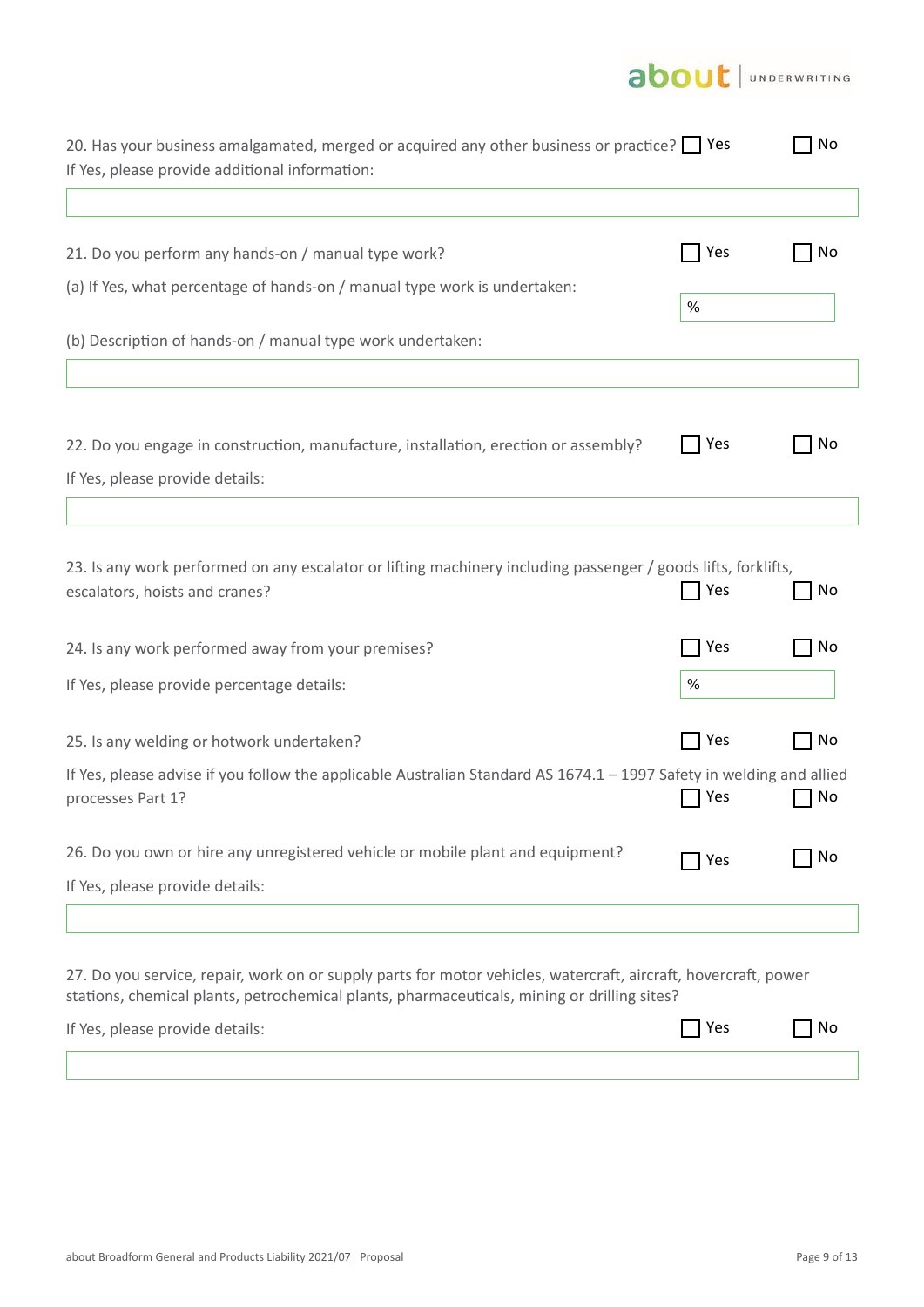

28. Please provide full details of your products:

| <b>Product description - include</b><br>name and use:                                                                                        | Manufacture (M),<br>Import (I) or<br>Distribute (D)? | <b>Total turnover</b><br>associated with<br>product: | Is this product exported? If<br>Yes, please supply<br>destinations: |    |
|----------------------------------------------------------------------------------------------------------------------------------------------|------------------------------------------------------|------------------------------------------------------|---------------------------------------------------------------------|----|
|                                                                                                                                              |                                                      |                                                      |                                                                     |    |
|                                                                                                                                              |                                                      |                                                      |                                                                     |    |
|                                                                                                                                              |                                                      |                                                      |                                                                     |    |
|                                                                                                                                              |                                                      |                                                      |                                                                     |    |
| 29. Do you provide any advice, design, or specifications to third parties:                                                                   |                                                      |                                                      |                                                                     |    |
| (a) for a fee?                                                                                                                               |                                                      |                                                      | Yes                                                                 | No |
| (b) for no fee?                                                                                                                              |                                                      |                                                      | Yes                                                                 | No |
|                                                                                                                                              |                                                      |                                                      |                                                                     |    |
| If Yes to any of the above, please provide details:                                                                                          |                                                      |                                                      |                                                                     |    |
| If Yes, please provide details:<br>31. What is the maximum height you usually work to?<br>32. What is the maximum depth you usually work to? |                                                      |                                                      | 7 Yes                                                               | No |
| 33. Does your business have a quality control system in place?<br>If Yes, please provide details:                                            |                                                      |                                                      | Yes                                                                 | No |
| 34. Do you require cover for goods in care, custody or control in excess of \$100,000?<br>(a) If Yes, what amount:<br>\$                     |                                                      |                                                      | Yes                                                                 | No |
| (b) What is it for?                                                                                                                          |                                                      |                                                      |                                                                     |    |
|                                                                                                                                              |                                                      |                                                      |                                                                     |    |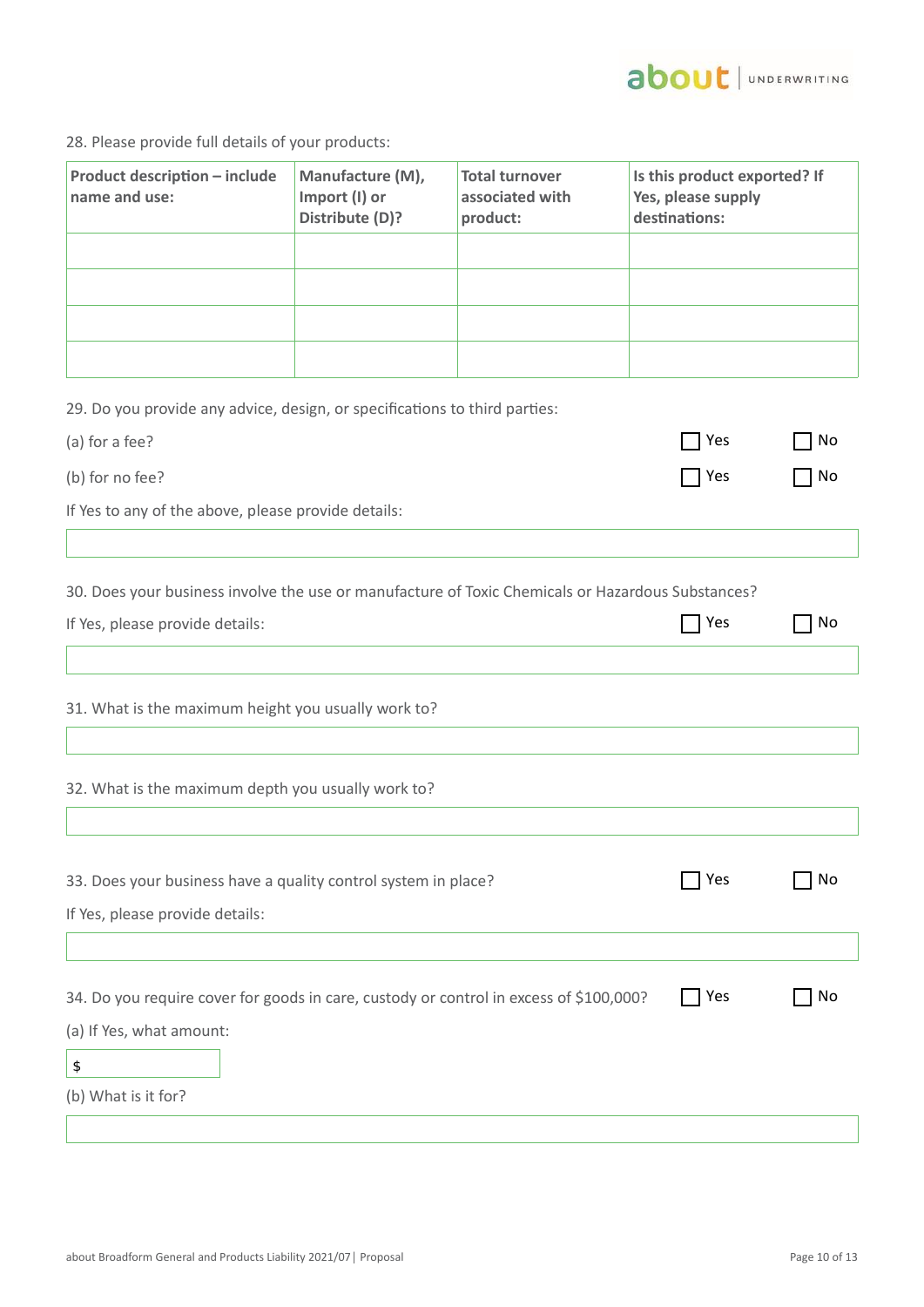## about JUNDERWRITING

#### **Contractors Exposure**

35. Please provide the estimated payroll (wages) for contractors, subcontractors and/or labour hire for the upcoming period of insurance:

| <b>White Collar:</b>         |                                 |                                                                                                                                                                                            |                   |                  |    |
|------------------------------|---------------------------------|--------------------------------------------------------------------------------------------------------------------------------------------------------------------------------------------|-------------------|------------------|----|
| Contractors                  | \$                              | Subcontractors                                                                                                                                                                             | \$<br>Labour hire | \$               |    |
| <b>Blue Collar:</b>          |                                 |                                                                                                                                                                                            |                   |                  |    |
| Contractors                  | \$                              | Subcontractors                                                                                                                                                                             | \$<br>Labour hire | $\sqrt{3}$       |    |
|                              |                                 | 36. Please state nature of work carried out by subcontractors, contractors and/or labour hire:                                                                                             |                   |                  |    |
|                              |                                 |                                                                                                                                                                                            |                   |                  |    |
|                              |                                 | 37. Do you ensure that contractors, subcontractors and/or labour hire have their own General & Products Liability<br>Insurance in place and request certificate of currencies as evidence? |                   | 7 Yes            | No |
| <b>Contractual Liability</b> |                                 |                                                                                                                                                                                            |                   |                  |    |
|                              |                                 | 38. Do you assume any liability under contract or hold harmless other parties under contract?                                                                                              |                   |                  |    |
|                              | If Yes, please provide details: |                                                                                                                                                                                            |                   | Yes              | No |
|                              |                                 |                                                                                                                                                                                            |                   |                  |    |
|                              |                                 |                                                                                                                                                                                            |                   |                  |    |
|                              |                                 | 39. Do you engage any in-house legal counsel and/or external legal providers to review contractual agreements?                                                                             |                   |                  |    |
|                              | If Yes, please provide details: |                                                                                                                                                                                            |                   | Yes              | No |
|                              |                                 |                                                                                                                                                                                            |                   |                  |    |
|                              |                                 | Risk Management - Only applicable for Real Estate Agents                                                                                                                                   |                   |                  |    |
|                              |                                 | 40. Do you regularly complete & maintain a complaints/repairs register to record all reports you receive about                                                                             |                   |                  |    |
|                              |                                 | problems with the properties you are managing?                                                                                                                                             |                   | Yes              | No |
|                              |                                 | If Yes, please provide a copy of your complaints register.                                                                                                                                 |                   |                  |    |
|                              |                                 |                                                                                                                                                                                            |                   |                  |    |
|                              | <b>About your cover</b>         |                                                                                                                                                                                            |                   |                  |    |
|                              |                                 |                                                                                                                                                                                            |                   |                  |    |
| \$5,000,000                  | $\Box$ \$10,000,000             | 41. Please select which Limit of Indemnity is required for General and Products Liability:<br>$\Box$ \$20,000,000                                                                          |                   | Other $\sqrt{s}$ |    |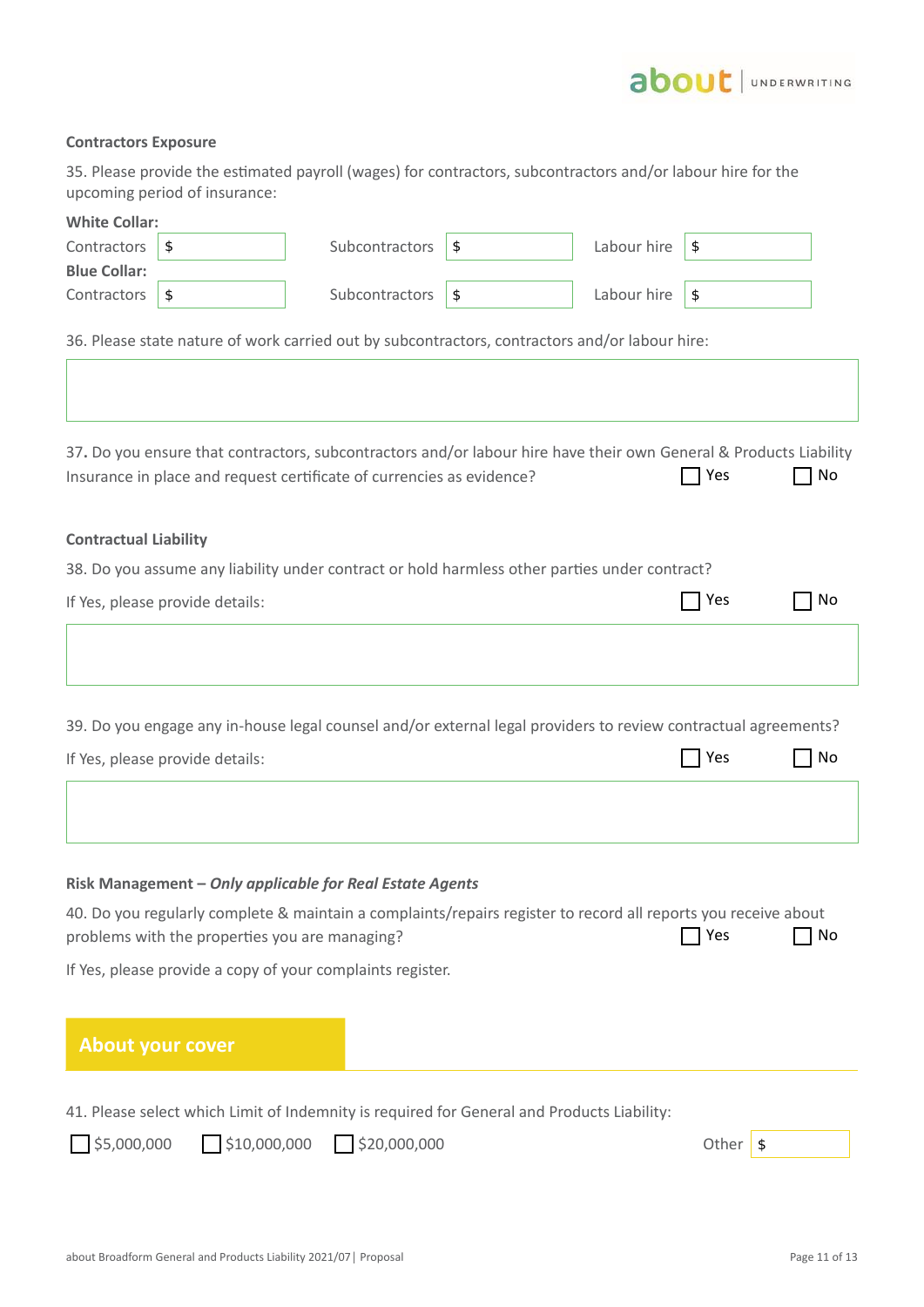

42. Please select your preferred Deductible for General and Products Liability:

| 51,000                   | $\bigcup$ \$2,500 | 5,000 | 510,000 | 525,000 | Other \$ |
|--------------------------|-------------------|-------|---------|---------|----------|
| <b>About your claims</b> |                   |       |         |         |          |
|                          |                   |       |         |         |          |

43. After full enquiry of all your employees, has any insurance claim been made against you or your business or that of any principal, partner, director or employee in this or any other business within the last seven (7) years?  $\Box$  No

|  | ×<br>۰.<br>۰. |
|--|---------------|
|--|---------------|

If Yes, please provide details:

| Date Notified Insurer<br>(DD/MM/YYYY) | <b>Description</b> | <b>Amount Paid</b> | <b>Maximum</b><br>Potential Loss   Open | <b>Finalised or Claimant Name</b> |
|---------------------------------------|--------------------|--------------------|-----------------------------------------|-----------------------------------|
|                                       |                    |                    |                                         |                                   |
|                                       |                    |                    |                                         |                                   |
|                                       |                    |                    |                                         |                                   |
|                                       |                    |                    |                                         |                                   |
|                                       |                    |                    |                                         |                                   |

| 44. Are you aware of any circumstances or incidents which may result in a claim being made against you or your |            |           |
|----------------------------------------------------------------------------------------------------------------|------------|-----------|
| business or the business of any principal, partner, director or employee?                                      | $\Box$ Yes | $\Box$ No |

If Yes, please provide details of circumstances or incidents:

| 45. Have you or any of your employees ever been the subject of any disciplinary proceedings or actions for |            |           |
|------------------------------------------------------------------------------------------------------------|------------|-----------|
| misconduct in a professional respect whilst in this or any other business?                                 | $\Box$ Yes | $\Box$ No |

If Yes, please provide details of proceedings or actions:

| 46. Have you, your principals, partners, directors or predecessors in business had insurance declined, cancelled, |            |           |
|-------------------------------------------------------------------------------------------------------------------|------------|-----------|
| refused or had any special terms imposed?                                                                         | $\Box$ Yes | $\Box$ No |
|                                                                                                                   |            |           |

If Yes, please provide details: